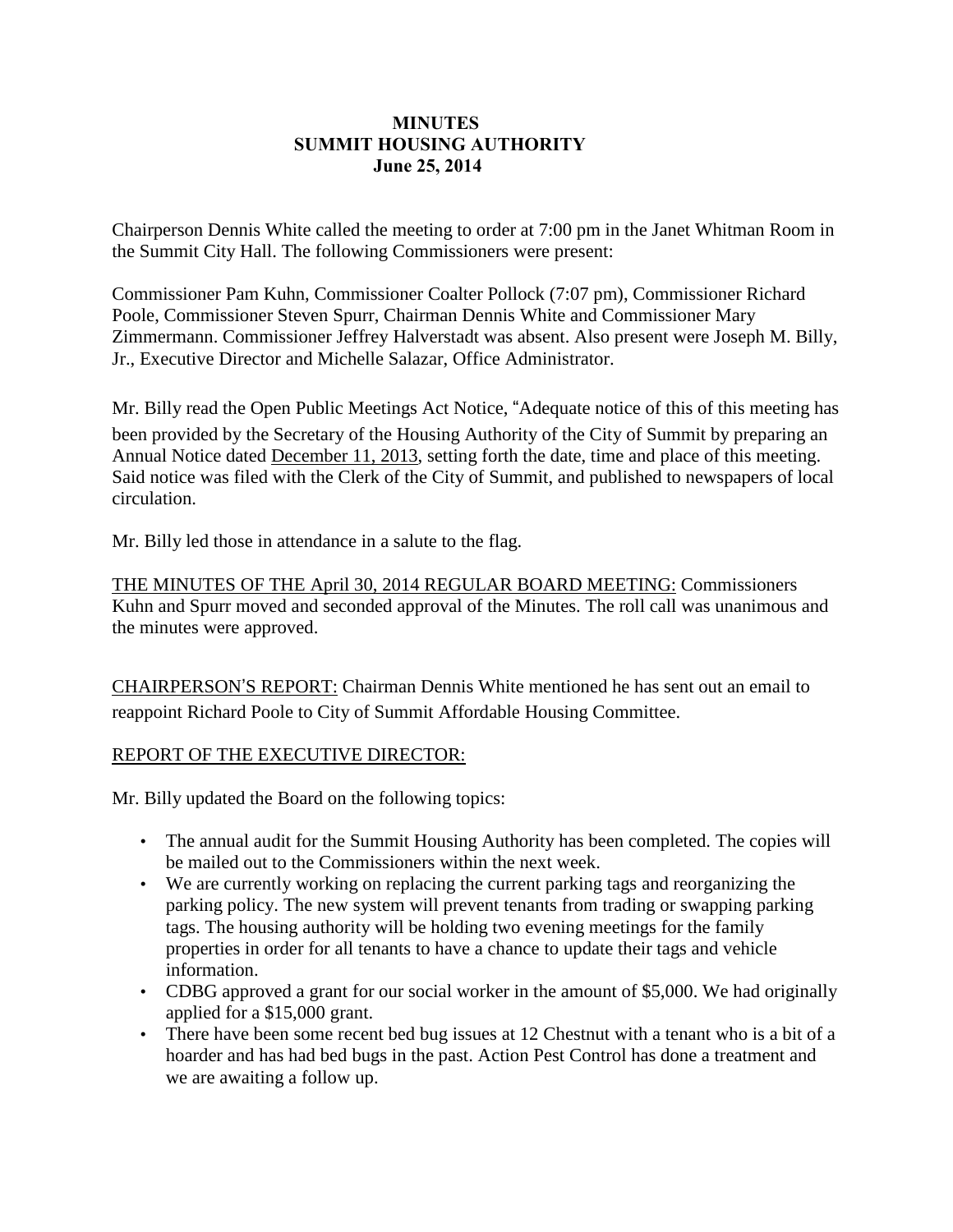- We have had a Summit Eagle Scout upgrading the vegetable garden behind 12 Chestnut Avenue and it is now waist high and just about complete for the seniors to enjoy.
- We are currently working on remodeling the Community Room at 12 Chestnut Ave. We have selected the carpeting and we are also looking for donations of entertainment equipment to update it for our seniors.
- Weaver Street and Glenwood Place has had new mulch laid out in the playgrounds by the landscaper. We are working on specs for window replacement at Weaver but are holding off advertising for bids until we meet with city officials about possible funding assistance from their rehab program. We are trying to bundle the cost of new windows with some other repairs that are needed in order to qualify for the rehab program.

## RESIDENT ASSOCIATION REPORTS: None.

## COMMITTEE REPORTS:

**Operations:** Commissioner Kuhn mentioned that one CD will be due for renewal in July. According to the housing managers' report, we currently have full occupancy at both Glenwood Place and 12 Chestnut Ave. Weaver street has two vacancies for a little over two months now. Commissioner Kuhn also mentioned that our month-to-actual budget is favorable. Commissioner Kuhn also mentioned that the Capital Fund was still not showing up and Mr. Billy mentioned it would become available on June 30, 2014. Commissioner Kuhn also discussed the utility bills and that she is seeing less estimates and more actual readings, which is good. Commissioner Kuhn noted that there were two checks for large amounts which were for the Joint Insurance Fund (JIF) and the other for Fallon & Larsen for the housing authority audit.

## **Affordable Housing**:

-Mr. Billy mentioned that he attended the COAH round three training program. There were about 125 attendees and that the program seems difficult and that it looks destined to fail.

-Franklin Place is scheduled for a zoning board meeting on July 7, 2014. Summit Housing Authority had publicized ads for the Summit Affordable Housing preliminary lottery in The Star-Ledger. The lottery will be held on July 18, 2014. So far we have about 100 applications.

-SAHC received a fair housing complaint addressed to Mr. Lou Riccio and the complaint is in regards to Mr. Kenneth Sheehan.

-Beth Kinney has mentioned a meeting with Affordable Housing Committee but no date has been set yet.

-Commissioner Poole gave Mr. Billy an article about trends in spending and finances in public housing. Mr. Billy will send the article to the board members.

**Personnel:** Commissioner Spurr mentioned Mr. Billy's first year review and he requested to go into executive session to discuss further with the board members.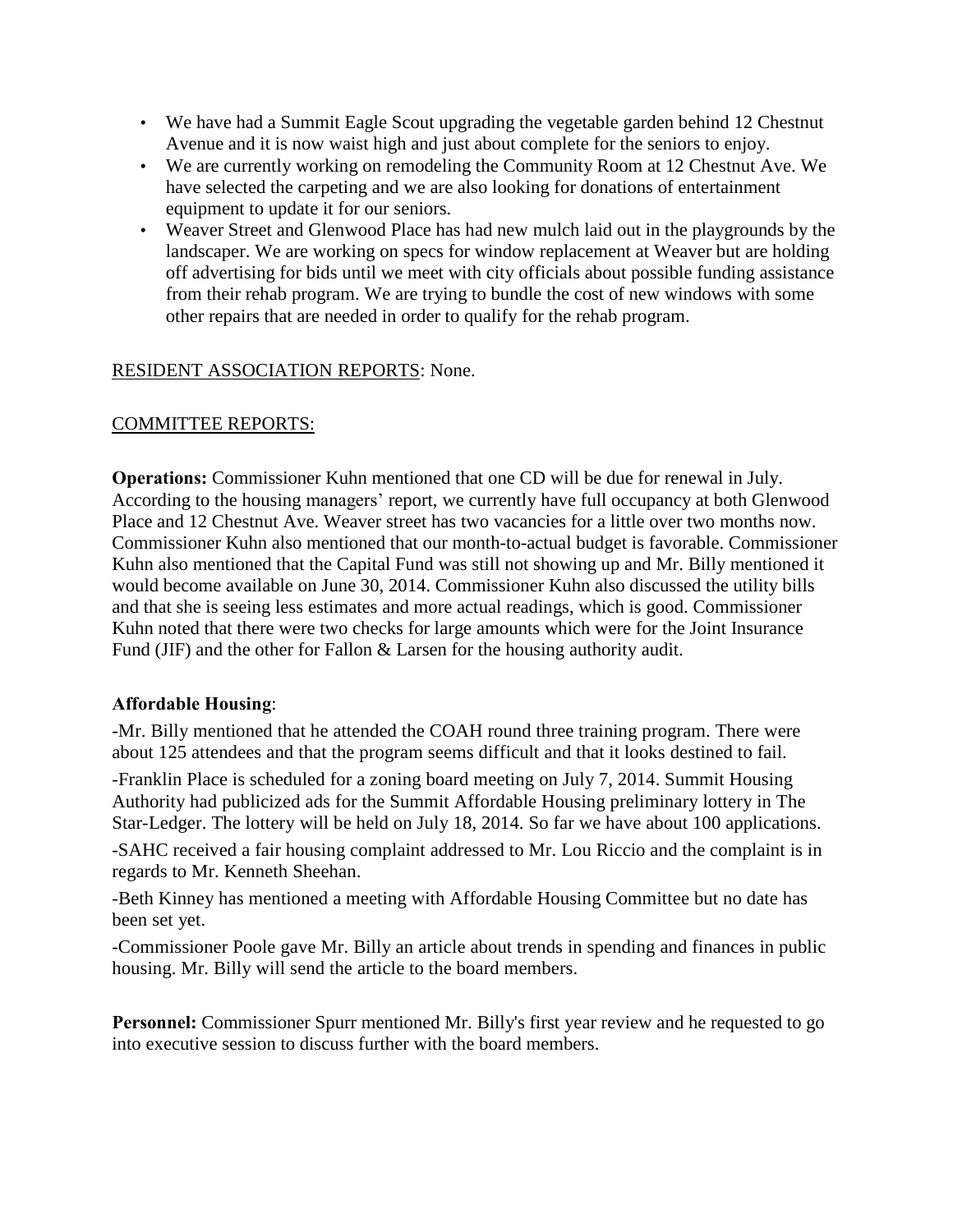-Commissioner Zimmermann mentioned that she ran into tenant Wanda Fortune from Glenwood Place and that she would like to meet with the board. Commissioner Zimmermann asked Mr. Billy to reach out to her and see how he can assist her.

## **Residents Committee:** None.

**Public Relations:** None.

# **Buildings & Grounds: None.**

OLD BUSINESS: Mr. Billy mentioned that the laundry equipment transition takes place effective July 1, 2014. Money being collected going forward from July 1st is to go to the Summit Housing Authority.

-The Hayden lawsuit is progressing. The housing authority's attorney, Mr. Connelly was in the housing office for a day or so compiling documents for the case.

## NEW BUSINESS: None.

#### CORRESPONDENCE: None.

#### RESOLUTIONS:

Commissioner Kuhn moved for a Consent Agenda for the resolutions, which was seconded by Commissioner Pollock:

- 14-25-6-1: Resolution Confirming Approval of the Payment of Invoices for the period of 5/1/14 to 5/28/14
- 14-25-6-2: Resolution Requesting Approval of the Payment of Invoices for the period of 5/29/14 to 6/25/14
- 14-25-6-3: Resolution Authorizing the Opening of the Public Housing Waiting Lists for All Development Sites and Unit Sizes
- 14-25-6-4: Resolution Approving an Extension to the Contract with Vito A. Gallo to Perform the Duties of an "Administrative Agent", on an As Needed Basis, To an Amount Not to Exceed \$16,000.

Upon roll call, all members voted in the affirmative and the resolutions were approved unanimously.

#### COMMON COUNCIL LIAISON: None.